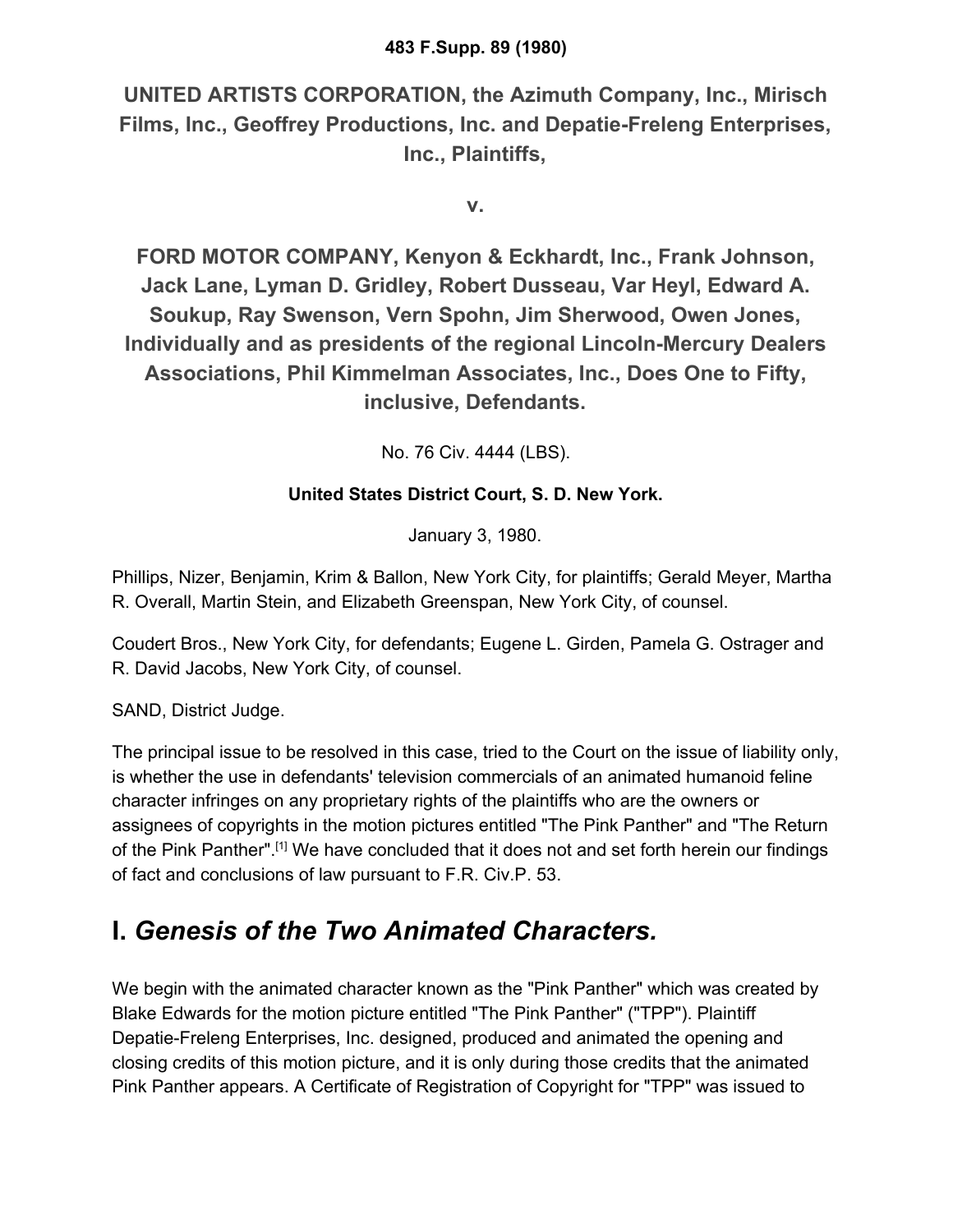"Mirisch-G&E Productions" on or about March 25, 1963, and on March 17, 1975, all of the right, title and interest in the motion picture was assigned to plaintiff United Artists Corporation. This assignment was recorded in the Copyright Office on or about March 25, 1975.

The animated Pink Panther's next motion picture appearance was in the opening and closing titles of the film entitled "The Return of the Pink Panther" ("RPP"), which was produced by plaintiff Independent Television Corporation pursuant to a license granted by United Artists on May 3, 1974. The copyright certificate for this second film was issued in the name of United Artists. The opening and closing titles for RPP were produced and animated by Richard Williams Limited in England. Mr. Williams testified that the only source materials used by him in doing this animation were materials relating to the Pink Panther character itself.

During the eleven year interval between the two motion pictures, the Pink Panther was the subject of further exploitation by Depatie-Freleng in the form of cartoons exhibited in theatres and shown on television. The character, originally conceived of as a device to heighten interest in TPP'S credits and to set a tone and mood for that film, had in a sense "stolen the show," and the animated Pink Panther became a character and personage in its own right. Plaintiffs' copyright claims relate only to the two films. The interim history of the character is significant only insofar as it relates to questions concerning changes in the character's appearance and personality which are discussed later in this opinion.

#### 9[1](https://scholar.google.com/scholar_case?case=15150795844785689931&q=united+artists&hl=en&as_sdt=6,33#p91)

\*91 Plaintiffs contend that the animated Pink Panther character which appears in RPP was substantially the same and consistent with the animated character as it appeared in TPP. Defendants dispute this and say that there was such a radical change in the character itself that no single identifiable or legally protectable Pink Panther character exists. Indeed, the Pink Panther's personality is depicted differently in the two films. We speak of the "personality" of the character because the rights which plaintiffs seek to enforce are in an animated character. These rights extend, plaintiffs contend, and the Court agrees, not merely to the physical appearance of the animated figure, but also to the manner in which it moves, acts and portrays a combination of human and feline characteristics.

The Pink Panther's initial appearance in TPP was of a character which defendants appropriately describe as "a buffoon." He was extremely accident-prone and was, in the words of one of defendants' witnesses, a "schlemeil." He was a clumsy, inept and comical figure. In no sense could it be said that the Pink Panther in the initial film conveyed an image of power, poise, sophistication or self-confidence. In the second film, however, the situation was quite different. According to the testimony of Blake Edwards, the Pink Panther's creator, the character's depiction in RPP was influenced by "That's Entertainment", a recent and favorably received film which consisted of excerpts from motion pictures featuring prominent stars doing routines that had made them famous. The Pink Panther character in RPP was to be a "show-biz" oriented figure who imitated the tap dance routines of Fred Astaire, who wore a hat such as the one worn by Carmen Miranda in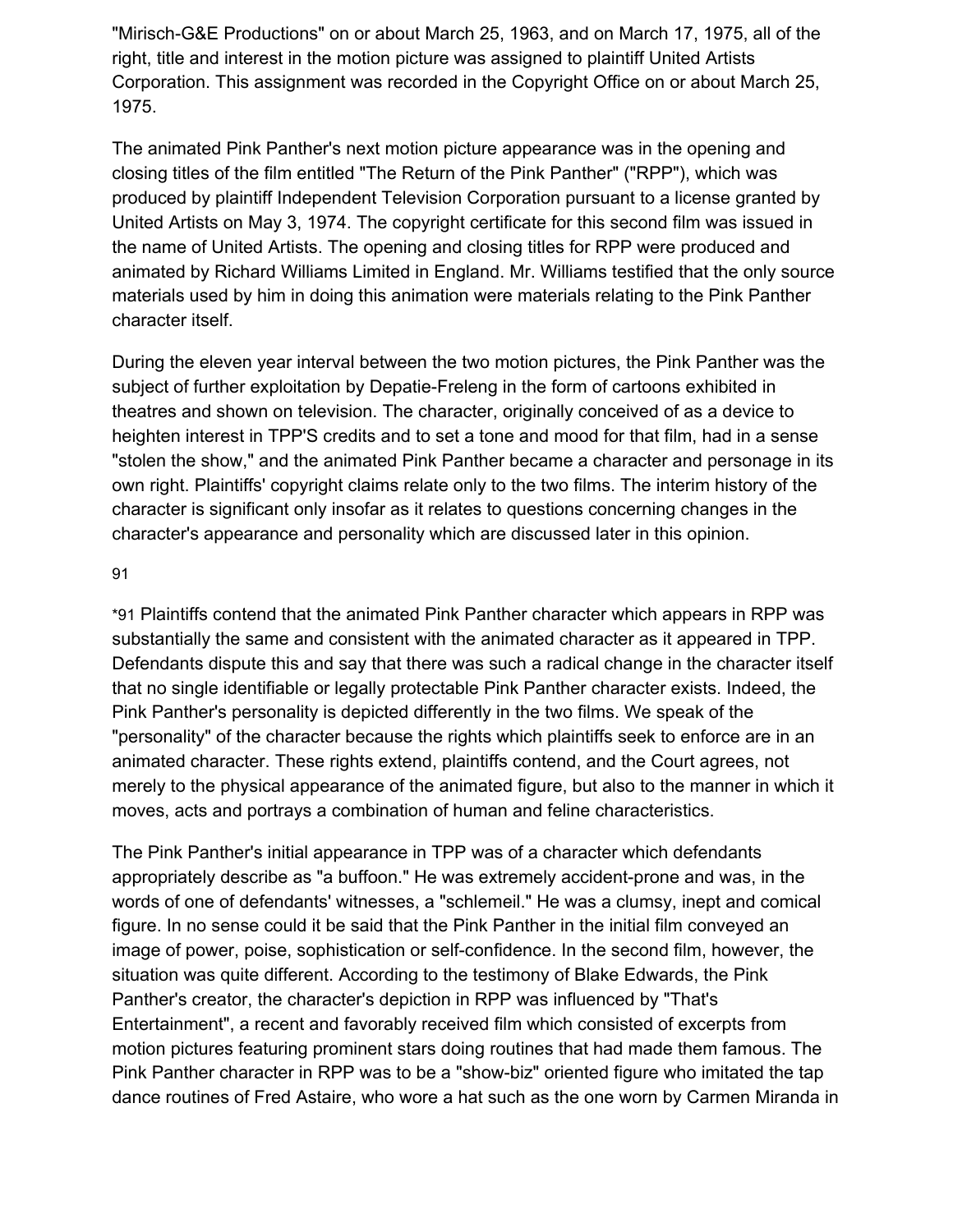her film appearances, and who otherwise engaged in impersonations of famous motion picture performers. While the idea of using the animated character to heighten interest in the credits remained the same, the Pink Panther thus emerged in the second film as a far more sophisticated, urbane figure than he appeared in his first film.

We turn next to the very different origins of the Lincoln-Mercury animated cat, a feline humanoid character which appears in television commercials produced by defendant Kenyon & Eckhardt ("K&E") for ten Lincoln-Mercury Dealers Associations ("LMDA"). In November of 1975, K&E's Account Executive on the LMDA account, Leo Ahern, received a request from the Boston LMDA for advertising ideas for the new car line introduced in September of that year. Ahern relayed this request to William F. Suchmann, the Assistant Creative Director at K&E, and advised Suchmann that new ideas for 30 and 60 second television commercials would be needed to advertise the nine car lines offered by the Lincoln-Mercury dealers for 1976. Ahern knew that the dealers were unhappy with the Lincoln-Mercury Division advertising because it featured only some rather than all of the nine available lines. Given this assignment, Suchmann communicated with K&E's writer, Edgar Marvin, and K&E's Art Director, Jack P. Goldsmith. Goldsmith and Marvin suggested animating the live cougar logo which was already a prominent feature of Lincoln-Mercury advertising. Suchmann instructed Goldsmith and Marvin to develop the idea further through storyboards.

In early December, 1975, Suchmann was presented with approximately 50 ideas from his staff. Fourteen of these were eventually selected for presentation to Ahern, two of which featured, as part of the commercial, an animated version of a humanoid feline character. Suchmann testified that K&E's intent was to carry forward the symbol of the cougar and the slogan "The Sign of the Cat", which had been so successful in previous Lincoln-Mercury advertising and which had obtained a high degree of public recognition. After consultation with K&E Account Supervisor John Hickey in December, 1975, it was decided that all fourteen storyboards should be presented to the LMDAs so that they could choose the one they preferred. By this time, requests for new advertising had been made not only by the Boston and New York LMDAs, but also by the Philadelphia, Washington and Buffalo LMDAs.

The fourteen storyboards were presented to each of the five LMDAs in turn, with the Boston group approached first. After reviewing all of the proposed storyboards, the Boston group selected three or four that they preferred, one of which featured the animated cat. A similar presentation was made the next day to the New York LMDA, which also selected four storyboards, three of which (including the one featuring "the animated cat") had previously been selected by the Boston LMDA. Within the next few days, the fourteen storyboards were presented to the Washington, Philadelphia and Buffalo LMDAs, and in each case the LMDAs selected three or four storyboards, including one featuring the animated cat. In view of this response, K&E determined that a commercial featuring the animated cat should be produced. The task of producing such a commercial was turned over to Suchmann who met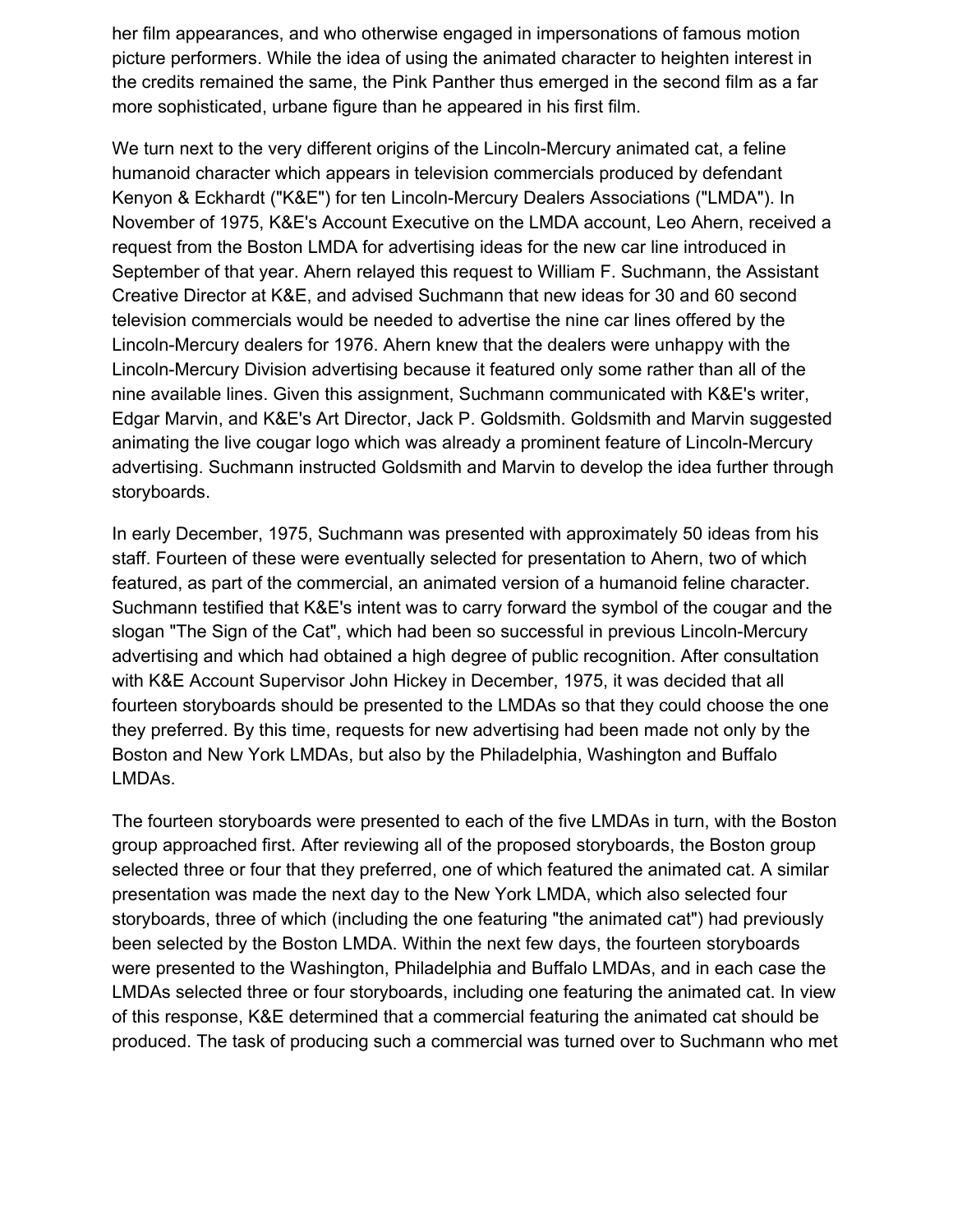with Goldsmith and other K&E creative personnel to begin work on the production of the animated cat campaign.

Goldsmith solicited bids from two animation houses, Zander Animation Parlor and Phil Kimmelman and Associates, Inc. Although not the low bidder, Kimmelman was selected over Zander because Kimmelman's office had access to the work of three well-known designers, William Peckman, Roland Wilson and Mordecai Gerstein, an attribute deemed by K&E to be especially desirable.

After the bid had been accepted, Kimmelman's Production Manager, Hal Hoffer met with Goldsmith to receive instructions as to what the animation firm was to produce. Goldsmith showed Hoffer the storyboards embodying the animated cat concept and advised Hoffer that the object was to animate the Lincoln-Mercury live cougar's "strong and masculine" character. The idea appears to have been to animate an established corporate symbol, and in doing so, to create a spokesman which embodied virtues the LMDAs would like the public to associate with Lincoln-Mercury dealers. The character thus had to have human qualities.

During subsequent meetings between Goldsmith and Hoffer, Hoffer was furnished with transparencies and pictures of the live Lincoln-Mercury cougar. Goldsmith also met directly with the designers and advised them that the LMDAs were looking for a unique character, and not a duplication of feline characters used by other advertisers, such as "Tony the Tiger", the figure used in Exxon commercials, the "Pink Panther" or any other animated cat. The designers were instructed to design an animated version of the real "cat on the sign" that would be virile, noble, elegant, classy, macho, sophisticated, sexy and athletic. He was not to be a clown or a buffoon.

With these instructions the three Kimmelman designers, Wilson, Peckman and Gerstein, independently commenced designing an animated feline for the LMDAs. Upon completion, each of the three drawings was reviewed by Hoffer and then presented to Goldsmith, with the recommendation that the character designed by Gerstein was the figure which came closest to fulfilling the design criteria. Goldsmith agreed with this recommendation, rejecting one of the submissions as being "too cartoony" and not manly enough, and rejecting the third as too abstract and not sufficiently masculine. Goldsmith believed that the Gerstein drawing captured the cougar's characteristics in that it represented a proud, masculine animal. Goldsmith conveyed these views to Suchmann who concurred, although he suggested that the animated character be made "brawnier," and this was done.

Although Goldsmith and Suchmann preferred the Gerstein design, each of the three drawings of the animated feline character was presented at a January 21st meeting of the joint LMDA committee. The two versions not preferred by K&E were rejected by the LMDA representatives at the meeting, and the consensus was that the Gerstein design best represented the Lincoln-Mercury cougar. Some modifications were requested, however, because a number of LMDA representatives believed that the proposed figure was too "brutish," that is, it was too large in the arms and chest. Other modifications in the initial Gerstein design were also suggested.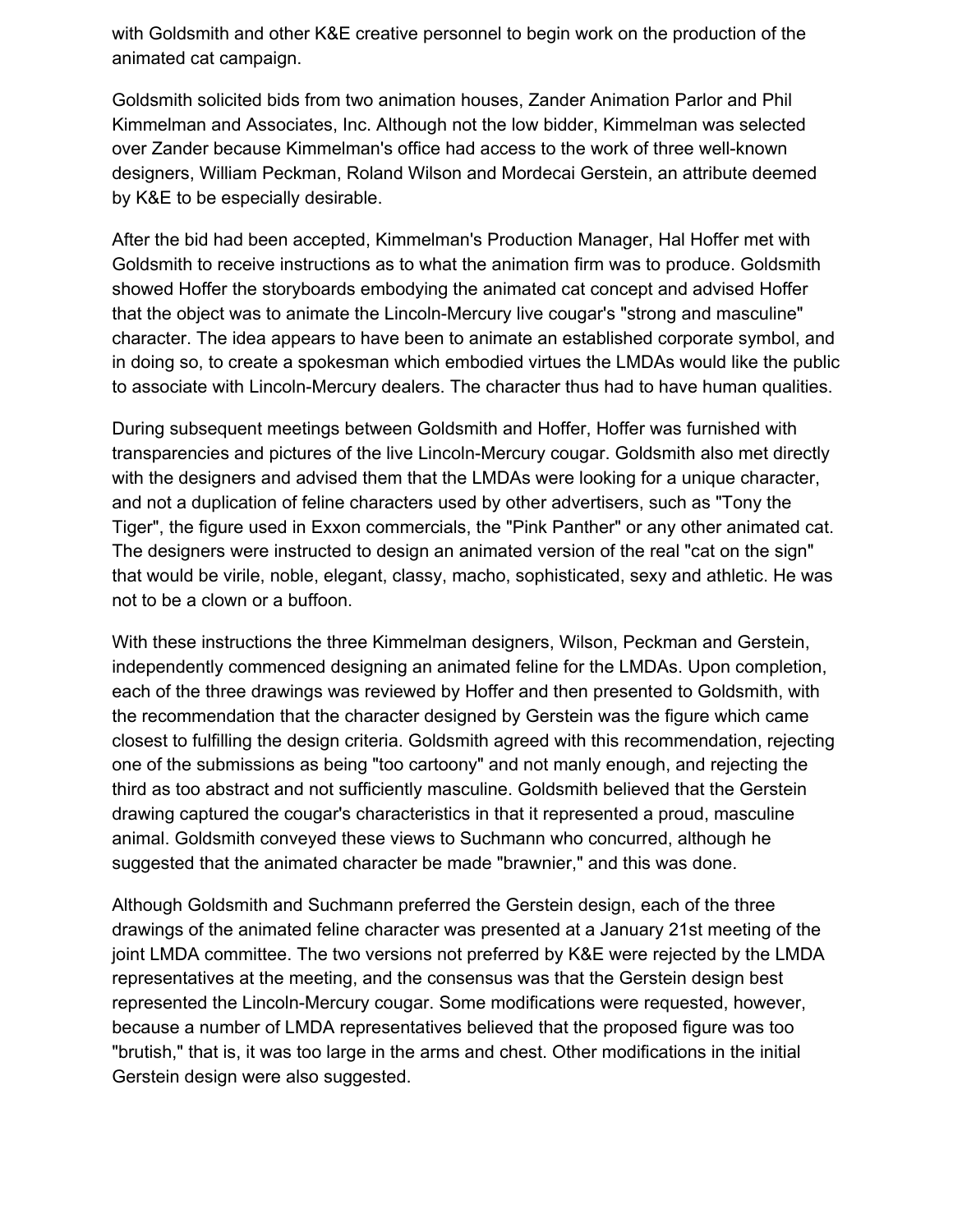Everyone involved in the creation and development of defendants' animated cat expressed the view that they had created a character distinct from any other, including the Pink Panther. Gerstein, who designed the figure used by the defendants, testified that he was not asked to imitate or copy the Pink Panther, and that he did not on his own try to do so. He testified that he was satisfied that the character he created was a take-off of a live cougar intended to represent the dealers. In his view, the figure was proud, intelligent and masculine, but with a little whimsy, and illustrated certain features of the cars. Plaintiffs' expert admitted that Gerstein was an animator who enjoyed an excellent reputation in the industry. We found him to be a forthright and believable witness.

# **II.** *Plaintiffs' Copyright Claims.*

As the Court's factual findings make clear, K&E, at the request of the LMDAs, set out to animate the Lincoln-Mercury cougar, which was already a part of Lincoln-Mercury's well-known, highly promoted logo of a live cougar reclining on a Lincoln-Mercury sign — "The Sign of the Cat". As one K&E representative testified, the possibilities for utilizing a live cougar in TV commercials had been just about exhausted. There is no question that defendants have utilized a live cougar in their television commercials for many years, indeed ever since the introduction of their successful line of Cougar model cars, and that the logo has become a widely recognized symbol for Lincoln-Mercury dealers. The defendants clearly had the right to use a cougar character in their advertising and had in fact used a different animated cougar in their television commercials during 1969. Plaintiffs do not and could not contend that they are entitled to copyright protection for the concept of an animated feline character displaying humanoid characteristics. The issue is whether the defendants' animated feline so closely resembles the Pink Panther as to infringe upon the plaintiffs' rights.

In an infringement action, a plaintiff must establish ownership of a valid copyright and copying by the defendant. *Novelty Textile Mills v. Joan Fabrics Corp.,* 558 F.2d 1090 (2d Cir. 1977). Defendants contend that plaintiffs never obtained a copyright in the Pink Panther character. Although the Court notes that plaintiff United Artists currently holds copyright registration certificates for both TPP and RPP and that such certificates are generally treated as prima facie evidence of copyright ownership, it is unnecessary for us to reach this question since we find that defendants have not copied plaintiffs' work.

The protection granted to a copyrightable work extends only to the particular expression of an idea and never to the idea itself. A plaintiff may prove copying by circumstantial evidence of access to the copyrighted work and substantial similarities between protectable material in that work and the allegedly infringing work. *Reyher v. Children's Television Workshop,* 533 F.2d 87 (2d Cir. 1976). Defendants here concede access, leaving the question of substantial similarity as the primary issue before the Court. Plaintiffs, however, have alleged and have introduced considerable evidence at trial designed to prove intentional or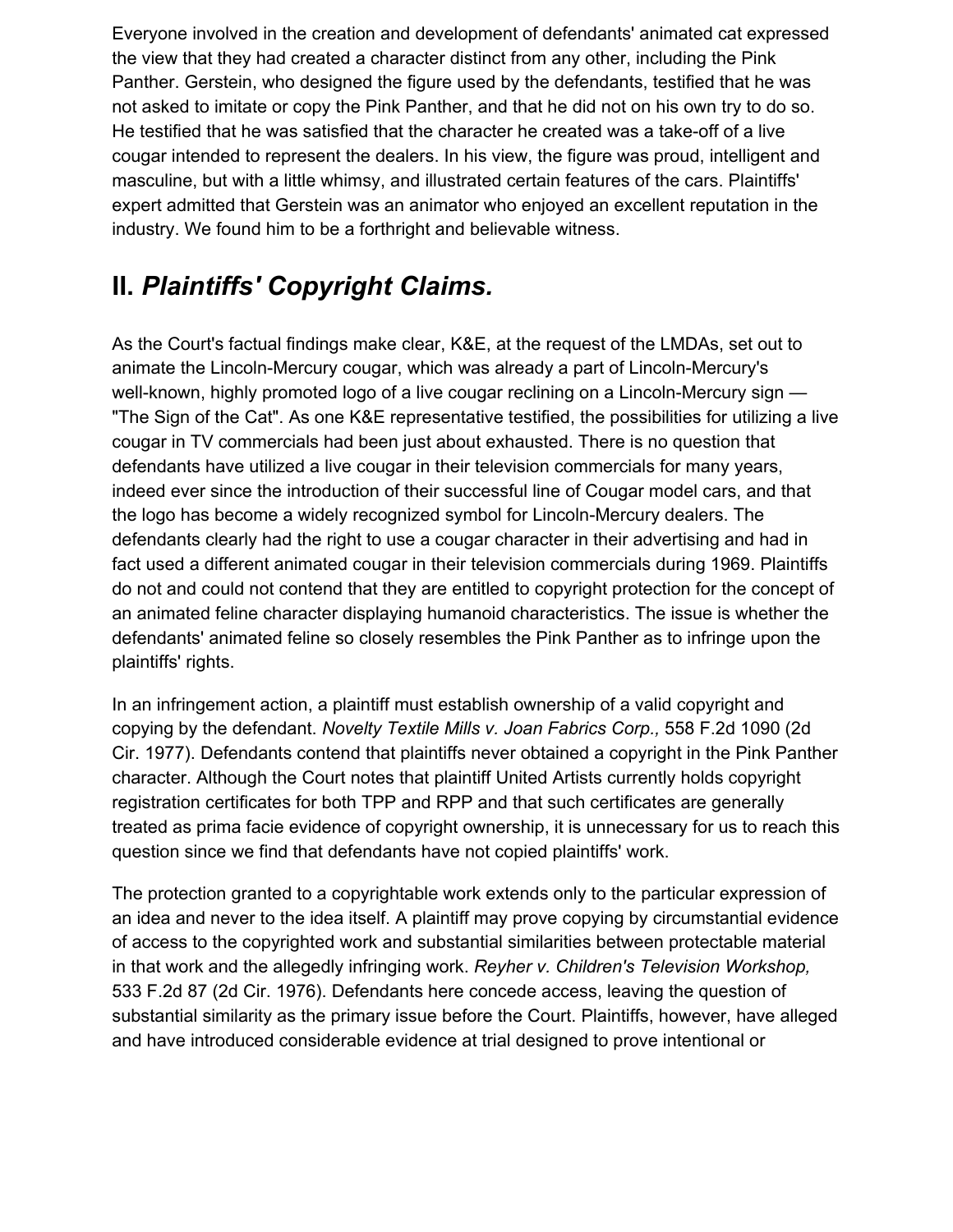conscious copying by the defendants. We will thus consider that issue before addressing the question of substantial similarity.

There is an old saying disparaging collective creative efforts to the effect that "a camel is a horse designed by a committee." This saying is apposite because there is no question that the "animated cat" was the product of the collective thinking of several people at K&E, Kimmelman and the LMDAs, and differs in some respects from the initial concept.<sup>[2]</sup> As initially proposed, the "animated cat" was even more cougarlike than the final version. Doubtless the evolution resulted from the fact that many persons, particularly certain LMDA dealers who served on the committee to approve the advertising, suggested changes in the original design. The suggested design changes included reduction in the musculature of the arms and chest to make the figure less brawny; increase in the tail length to enable some action only a feline could perform (eventually this evolved as a snapping of the tail) and an elongation of the legs to make the figure more nimble. While the original design concept resembled the Pink Panther only in the sense that one animated large feline must inevitably embody some characteristics in common with any other animated large feline, the design changes suggested by the dealers increased the resemblance to the Pink Panther. We find, however, that whatever resemblance exists was not consciously intended.

To support their conscious copying allegation, plaintiffs place considerable reliance upon a memorandum written on January 29, 1976, by K&E Account Supervisor John Hickey, to all LMDA executives informing them that the Boston, New York, Philadelphia, Washington and Buffalo LMDAs had agreed to produce a series of television commercials featuring an animated cat. Hickey wrote:

"After reviewing a total of fourteen storyboards, they have all agreed on a commercial approach that will forever be referred to as `animated cat'.

"Attached is a colorstat of the animated cat and I am sure you will agree that there is a very close resemblance to the Pink Panther of movie fame. That was our intention."

Defendants contend that Hickey had nothing to do with the creation of the animated cat, that the memorandum was prepared after the design had been completed, and that the memorandum was merely Hickey's way of explaining what an animated cat campaign would be like.

The Court finds defendants' arguments persuasive. One could not conduct an intelligent conversation among animators or advertisers with respect to an animated duck, without reference to Donald Duck or with respect to an animated mouse, without reference to Mickey Mouse. We do not find it surprising, therefore, that there should be references to the Pink Panther in a description of what an animated cat would be like, or that comparisons to the Pink Panther should be made. In the Court's view, the Pink Panther is undoubtedly the preeminent animated large feline character. In any discussion or consideration of such characters, the Pink Panther provides an important point of reference.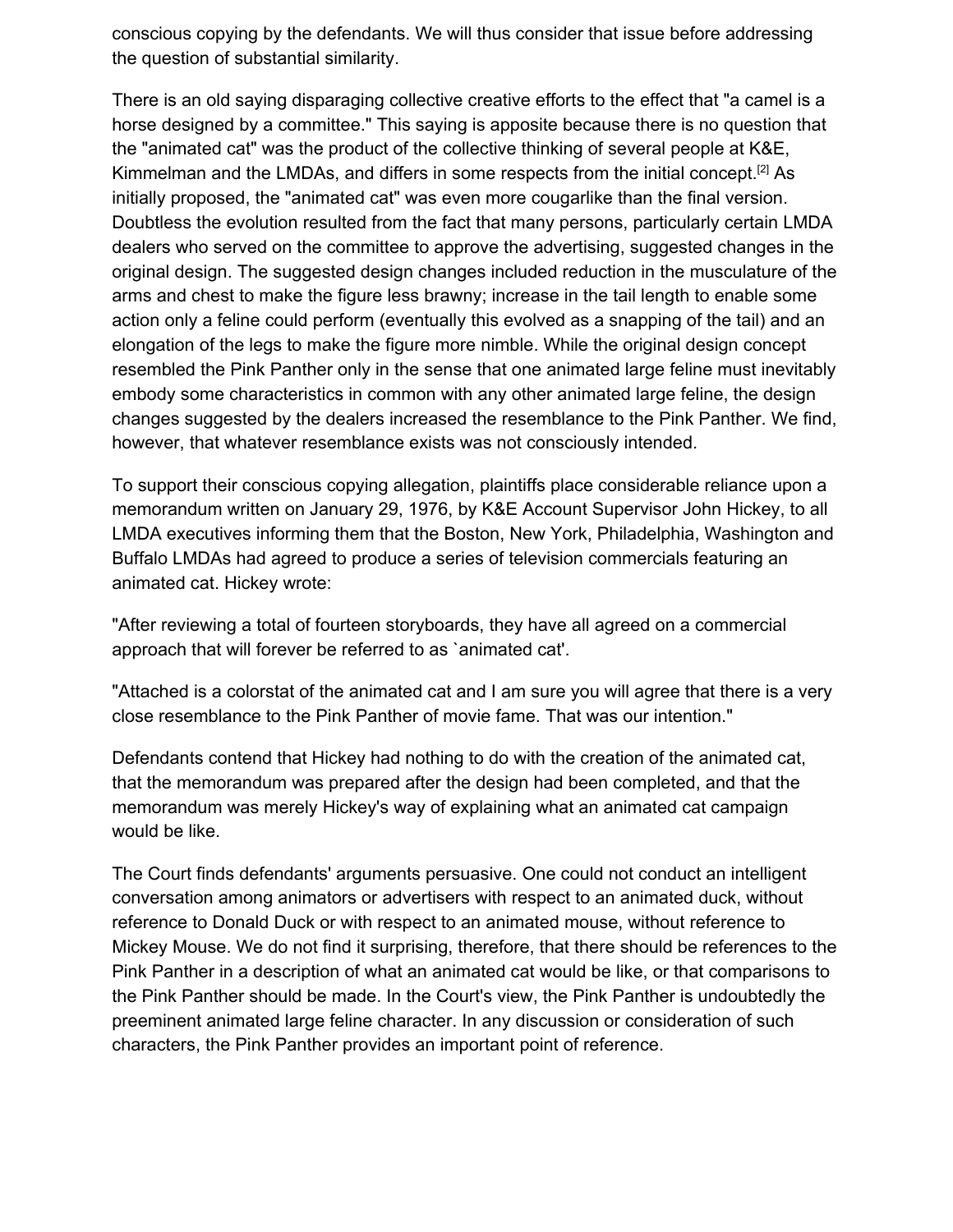We recognize that two of plaintiffs' expert animators, Zander and Williams, expressed the opinion that there was conscious copying. Williams testified that he believed a moviola, a device to project a film image in a manner which will facilitate its copying, had been used. Such testimony, however, is only conjecture and is contrary to the detailed, precise testimony concerning how the animated cat evolved. We credit, too, the testimony of defendants' witnesses as to their initial desire to create a unique figure which would be an appropriate symbol for the Lincoln-Mercury dealers themselves and which would at the same time continue the identification in the public's mind between a cougar and this particular automobile dealership.

Once one accepts the credibility of that initial concept, one readily accepts as well defendants' contention that it would have been particularly inappropriate to utilize the image of the Pink Panther for this purpose. First, the Pink Panther would not be a unique character identifiable with the defendants and the defendants only. But more important, the image of the Pink Panther is not an image of the strong, masculine figure desired and ultimately created by the defendants. As has been noted, in the first film, TPP, the Pink Panther appeared as a somewhat fey, clumsy, inept loser, a comical figure hardly fit for either the desired personification of the LMDA dealers or a corporate symbol. Even in the second film, RPP, where the Pink Panther is admittedly more sophisticated, his patently "showbiz" personality renders him unsuitable for the LMDA's purposes. There are thus sound reasons in the conception of the animated cat utilized by the defendants which negate plaintiffs' allegations of conscious copying. We think that the defendants did not approach the plaintiffs for license rights to the Pink Panther because they did not envision what they were doing as being a conscious copying of that figure.

The conclusion that the defendants did not consciously set out to copy the Pink Panther does not end this Court's inquiry. The question which we find far more difficult to resolve is whether the creative people at Kimmelman and K&E, all of whom concededly had access to the Pink Panther, subconsciously, as the character evolved, incorporated the attributes of the Pink Panther in the character which they were creating to such an extent as to render it an infringement, albeit an innocent infringement. To help with a resolution of this question, we have viewed the films in question on a number of occasions and under different circumstances. For example, at plaintiffs' request, we viewed the film in a theatre setting utilizing the originally intended stereoscopic projection technique. We have also observed the defendants' commercials, trying to put ourselves in the position of the typical television viewer, whose concentration on commercials is hardly studied or intense. On the basis of these viewings and all the testimony and documents admitted into evidence, we conclude that the resemblances between the two figures are not of such magnitude as to support the allegation of subconscious copying. In any case, the Court is convinced that the Pink Panther and the animated cat are not so substantially similar that an ordinary viewer of defendants' television commercials would not readily detect the differences between them. See *Novelty Textile Mills v. Joan Fabrics Corp., supra; Arnstein v. Porter,* 154 F.2d 464 (2d Cir. 1946).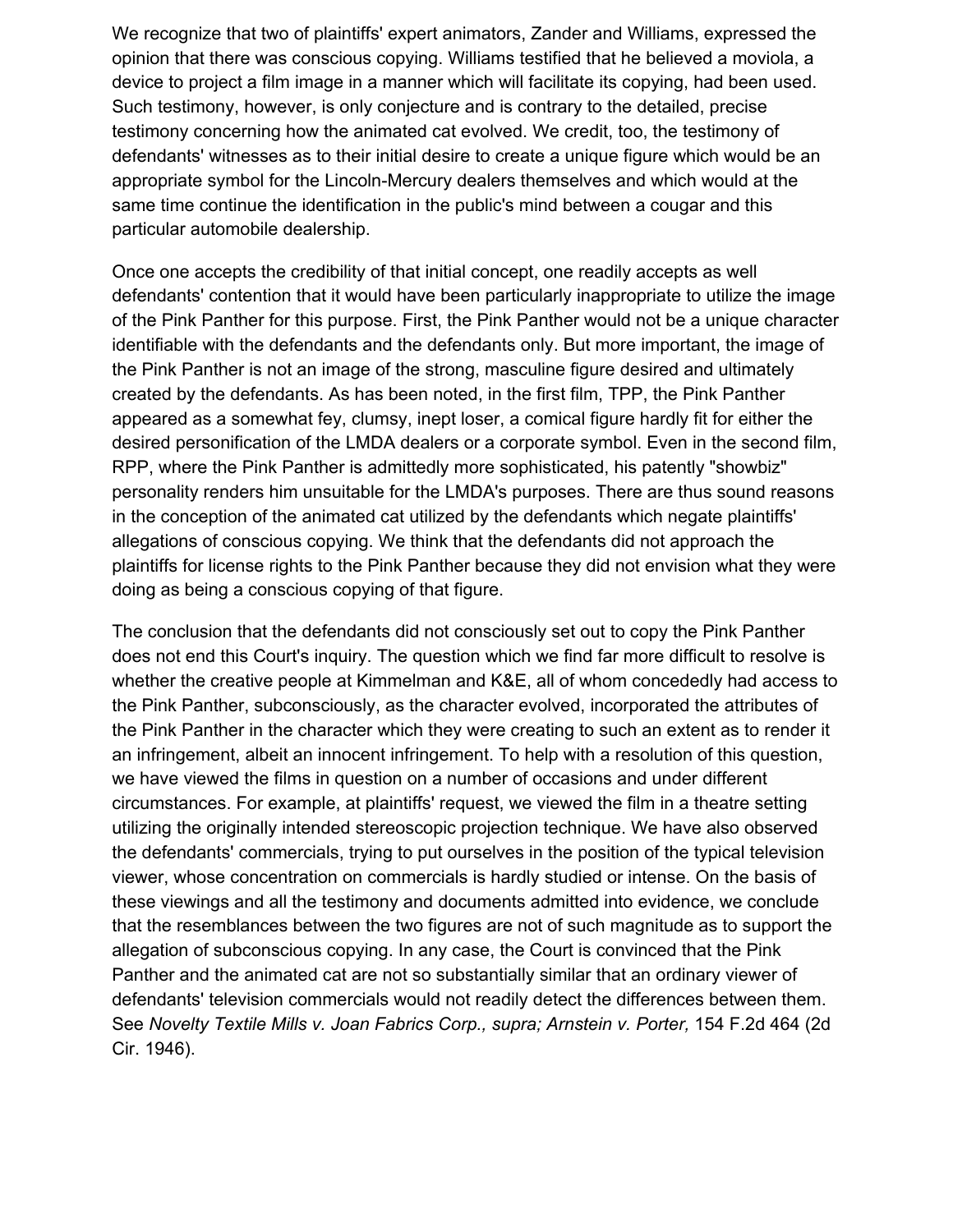In making our comparison, we have not limited ourselves to the physical characteristics of the two animated characters as they might, for example, be depicted in a still photograph or drawing. Rather, we have considered the two characters as they appear in their totality. For example, neither the Pink Panther nor the defendants' animated cat speak. But in both instances, there is a voice over.<sup>[3]</sup> We consider the actions taken by the two figures and note defendants' contention that the bits of business engaged in by the Pink Panther in the two films, TPP and RPP, are ordinary and common bits of business that are standard animation tricks. For example, the defendants contend the use of a top hat and a cane and a policeman's hat are standard props in animation. In considering how the characters move, we note that both characters use what the animators describe as a "double bounce," a form of movement which creates the impression of a lively, jaunty stride. We consider, of course, the color of the characters, there being no question but that the single most salient feature of the Pink Panther is that characteristic which gives it its name, that is, its color. The animated cat's color is not pink, but is a color which more closely resembles that of the natural animal. We consider, too, the music which accompanies both the Pink Panther and the animated cat; the music is indeed a very significant aspect of the depiction of these characters. At one stage in the evolution of the defendants' commercial, consideration was given to the playing of a musical piece which had been used in the past, entitled the "The Cat's Got Your Number," and an early storyboard showed the animated figure singing, or made some reference to the animated figure singing. This music, however, was rejected and an original piece was composed for the new commercials by Allan Scott of Scott-Texter Music, Inc. This is a lively piece of music accompanied by a whistle, emphasizing the suave, sophisticated, up-beat nature of the character depicted. While plaintiffs do not contend that there has been an infringement of the music in the Pink Panther, they do contend that the similarities between the musical accompaniment in the Pink Panther and the defendants' commercials increase the resemblance and the likelihood of association in the minds of the average viewer/listener.

Of course, we also consider the physical characteristics of the figures themselves. In this regard, the defendants strongly urge that there is a significant difference not only in the personality of the Pink Panther as depicted in the first and second films, but also in its physical appearance. The character in the second film is alleged to be entirely humanoid as opposed to the initial appearance of the Pink Panther which both physically and in its actions was much more feline. In the first film, defendants contend the head shape of the Pink Panther is feline in appearance, whereas in the second film, it is highly exaggerated in design.

The defendants contend that the animated cat, on the other hand, despite its human actions,<sup>[4]</sup> looks like a live cougar, and is a far more realistic looking animal than the Pink Panther. We agree with this contention. As defendants point out, the outstanding characteristic of the animated cat is its massive upper torso and arms. Indeed, the defendants claim that in terms of physical depiction, the only similarity between the two is that both have chops, elongated muzzles and both are stand-up characters with some humanoid features. Also, both have a stomach which is lighter in color than the rest of the body, elongated slender legs and tails and necks which are down to their shoulders. These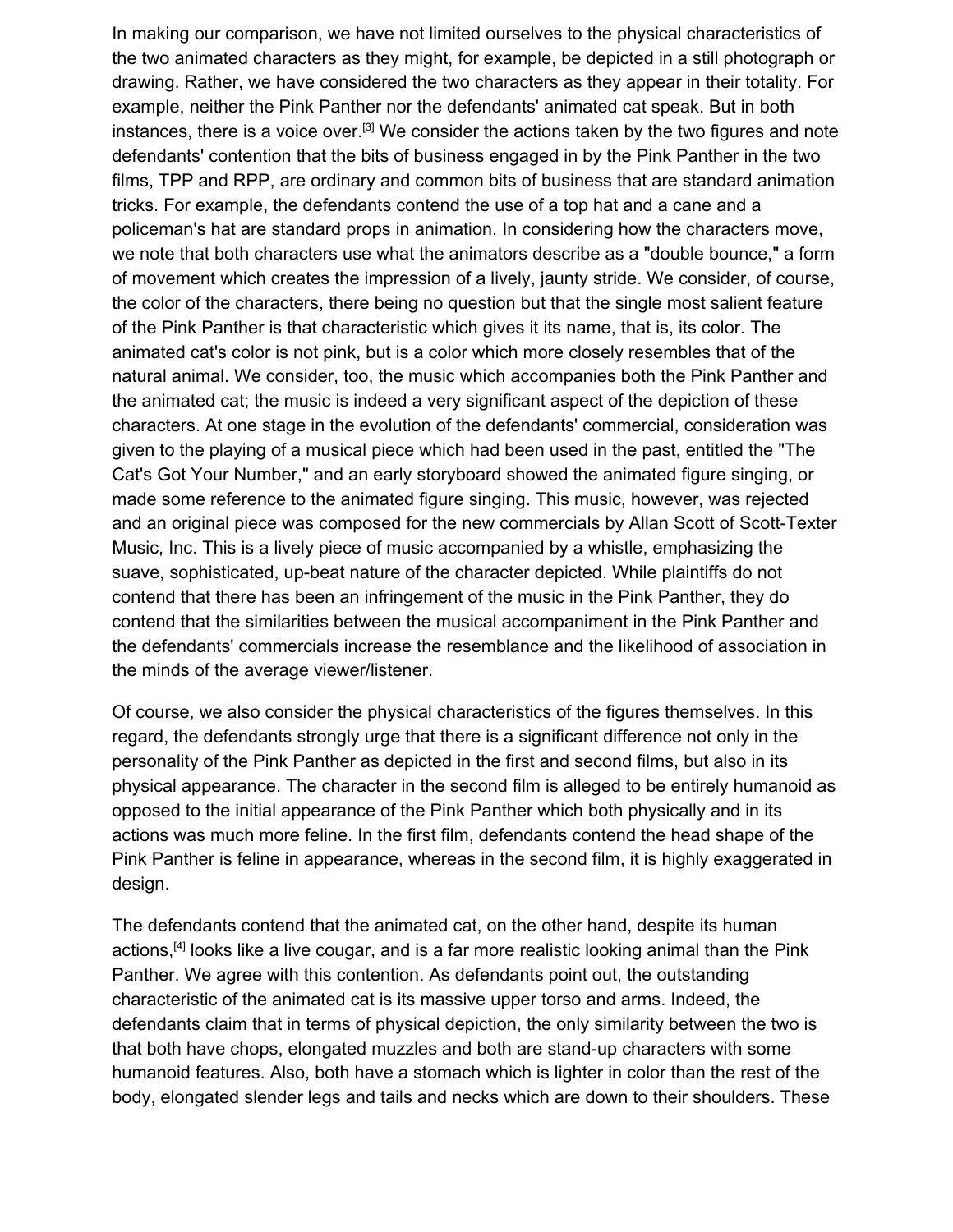characteristics, the defendants contend, and we agree, are common to many cartoon characters and are indeed an embodiment of how a cartoon character, particularly a feline cartoon character, looks.

Having made the foregoing comparisons, and having also attempted to put ourselves in the role of the casual observer, we do not believe that the similarities between the defendants' animated cat and the Pink Panther suggest copying, or even if they did that they are of such magnitude as to constitute an infringement. This is not a case in which an advertiser has for the first time invoked the concept of a feline character as part of its logo or identification. Rather, there is a considerable history of identification between the defendants and the cougar as a symbol and the utilization of the cougar on top of the Lincoln-Mercury dealer sign as a logo. We believe that the casual viewer of defendants' commercials would identify the animated figure appearing in those commercials with the live cougar previously utilized in similar commercials, rather than with any other animated character. In short, we believe that the defendants succeeded in doing what they claim they set out to do, namely, to create a character which was unique, which was identifiable with their previously utilized logo, and which could be regarded as a representative of the dealers themselves.

We recognize that the question is not entirely free from doubt, but we think in large part this results from the fact that, as we have indicated above, the Pink Panther is the preeminent large feline animated character and is therefore a point of reference in comparison of any other such characters. We find that there has been no copying, intentional or otherwise, and applying the test of substantial similarity, *i. e.,* whether an average lay observer would recognize the alleged copy as having been appropriated from a copyrighted work, we find for the defendants.

Having so concluded, it is unnecessary for the Court to consider defendants' challenge to plaintiffs' standing to sue with respect to the copyright in "The Return of the Pink Panther" and other issues which have been reserved for subsequent trial.

### **III.** *Plaintiffs' Unfair Competition Claims.*

Our factual conclusions with respect to the principal issue lead us also to conclude that plaintiffs have suffered no infringement of any rights arising under state or federal unfair competition laws.

There has been no attempt to pass off the animated cat as the Pink Panther, there has been no misrepresentation of plaintiffs' good will in the Pink Panther created by a confusion of sponsorship, and defendants have not misappropriated in any fashion any secondary meaning in the Pink Panther. In short, no basis for an action in unfair competition or dilution appears from the evidence developed at the trial.

[1] The plaintiffs in this action are United Artists Corporation, The Azimuth Company, Inc., Mirisch Films, Inc., Geoffrey Productions, Inc. and Depatie-Freleng Enterprises, Inc. The defendants are Ford Motor Company, Kenyon & Eckhardt, Inc., Frank Johnson, Jack Lane, Lyman D. Gridley, Robert Dusseau, Var Heyl, Edward A. Soukup, Ray Swenson, Vern Spohn, Jim Sherwood, Owen Jones, individually and as presidents of the regional Lincoln-Mercury